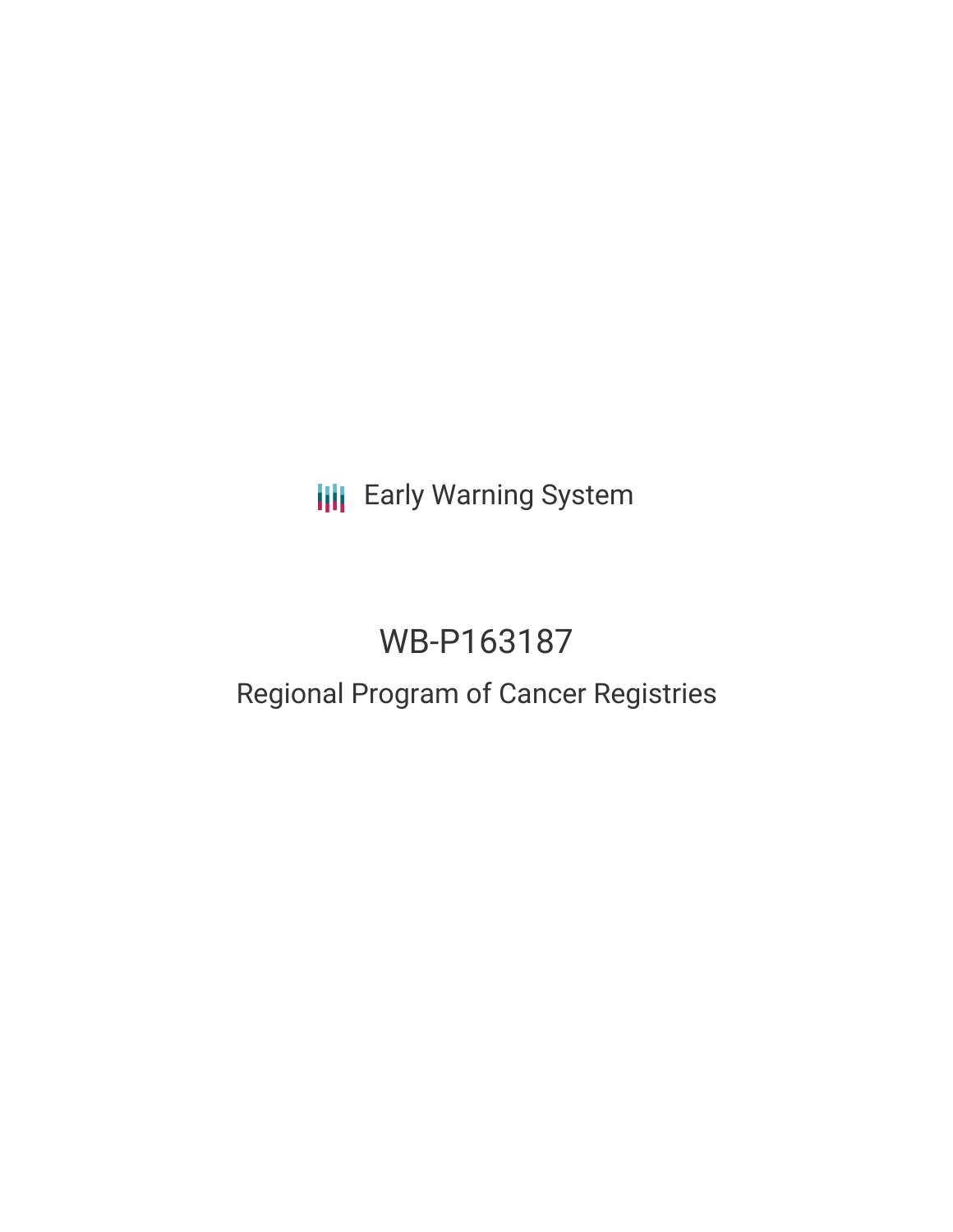

#### **Quick Facts**

| <b>Financial Institutions</b>  | World Bank (WB)                                                         |
|--------------------------------|-------------------------------------------------------------------------|
| <b>Status</b>                  | Active                                                                  |
| <b>Bank Risk Rating</b>        | С                                                                       |
| <b>Voting Date</b>             | 2017-08-24                                                              |
| <b>Borrower</b>                | Ministry of Health, Community Development, Gender, Elderly and Children |
| <b>Sectors</b>                 | <b>Education and Health</b>                                             |
| <b>Investment Amount (USD)</b> | $$0.50$ million                                                         |
| <b>Project Cost (USD)</b>      | $$0.50$ million                                                         |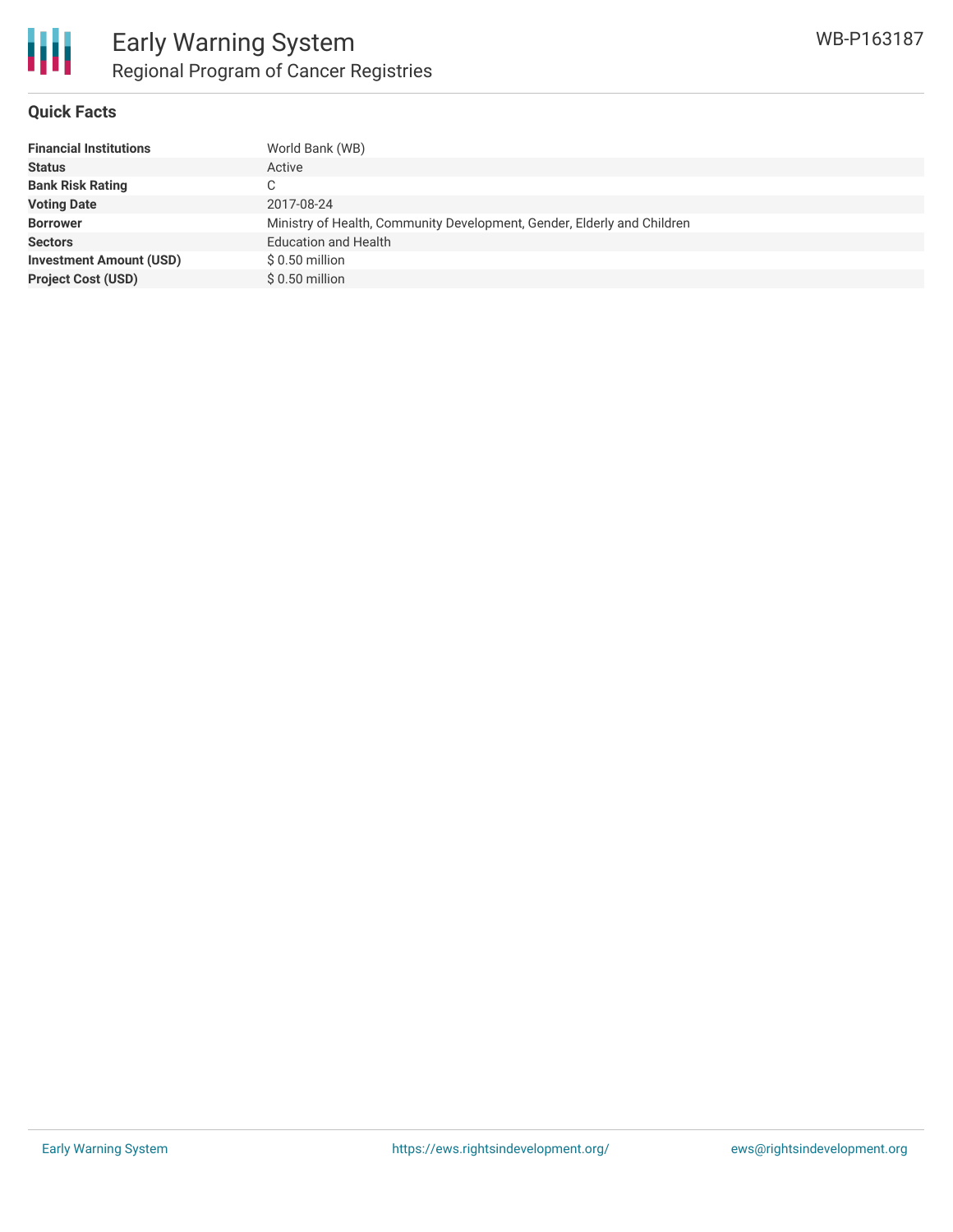



#### **Project Description**

The Project Development Objective (PDO) is to strengthen capacity for collecting, analyzing and sharing data on cancers in the five East Africa member states. The main results expected would include: (i) number of operating population based cancer registries ; and (ii) publication of a regional compilation of cancer statistics. A draft Results Framework is included in Annex I.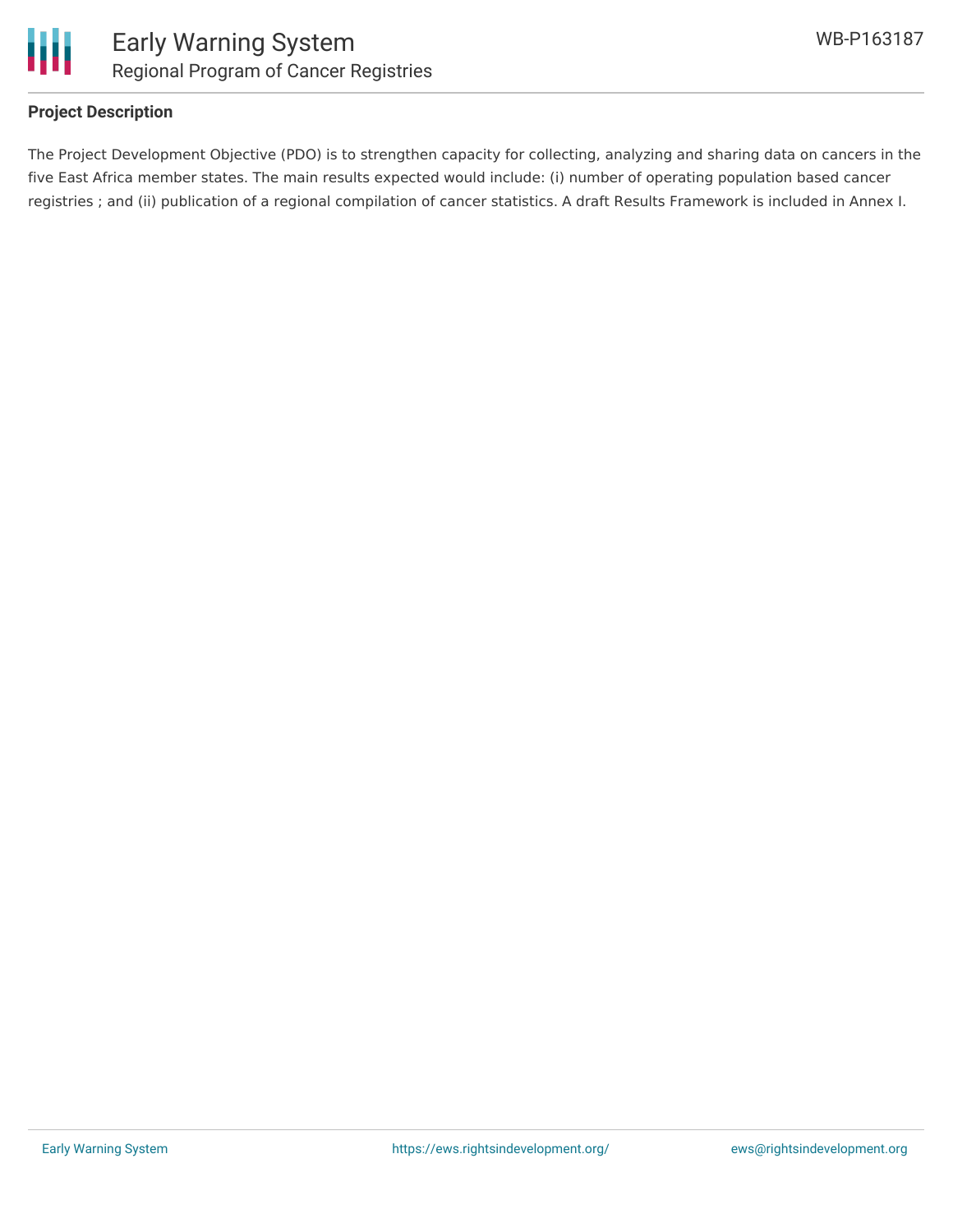

#### **Investment Description**

World Bank (WB)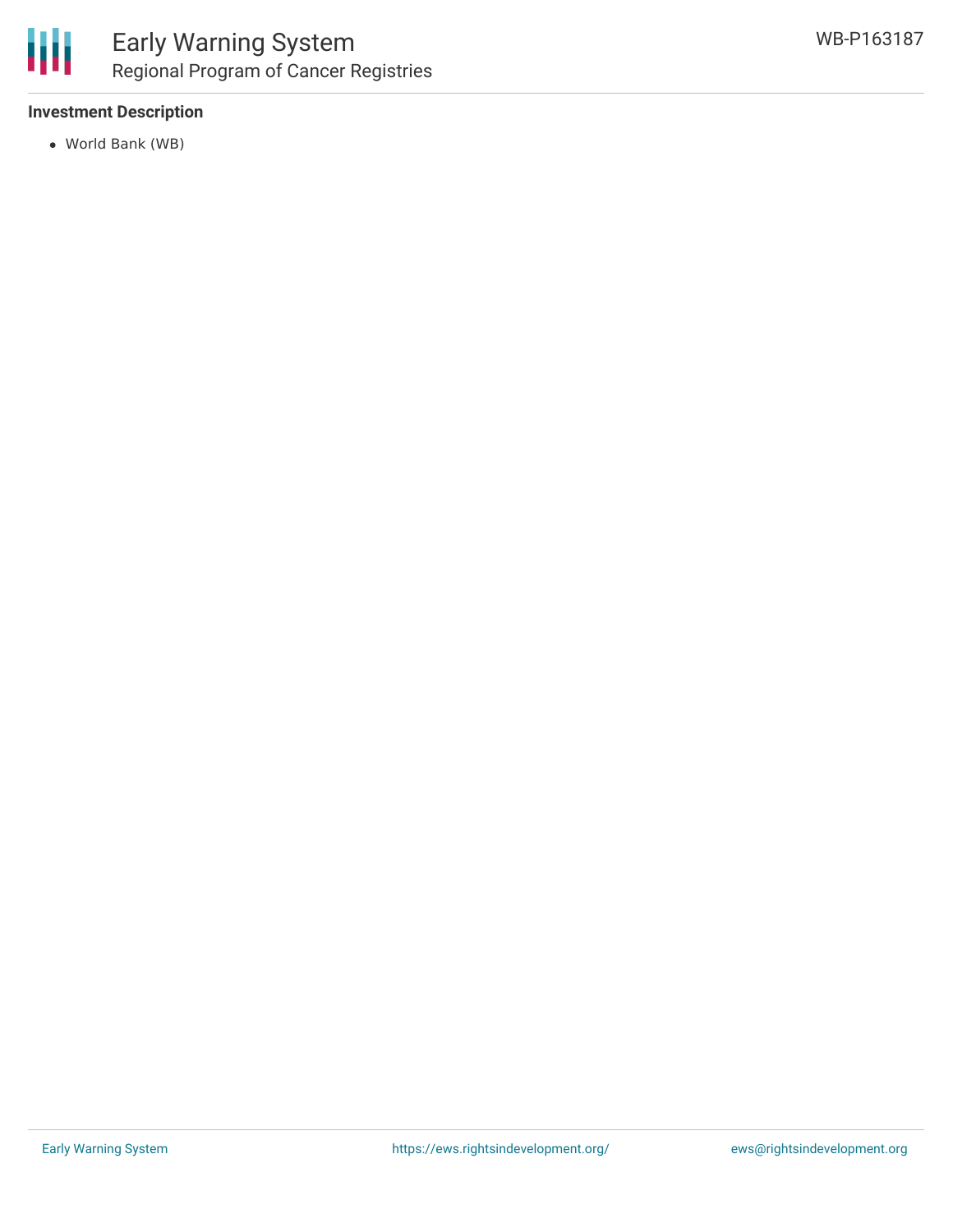

#### **Contact Information**

Contact: Menno Mulder-Sibanda Title: Sr Nutrition Spec. Tel: 458-7724 Email: mmuldersibanda@worldbank.org

#### ACCOUNTABILITY MECHANISM OF WORLD BANK

The World Bank Inspection Panel is the independent complaint mechanism and fact-finding body for people who believe they are likely to be, or have been, adversely affected by a World Bank-financed project. If you submit a complaint to the Inspection Panel, they may investigate to assess whether the World Bank is following its own policies and procedures for preventing harm to people or the environment. You can contact the Inspection Panel or submit a complaint by emailing ipanel@worldbank.org. You can learn more about the Inspection Panel and how to file a complaint at:

http://ewebapps.worldbank.org/apps/ip/Pages/Home.aspx.